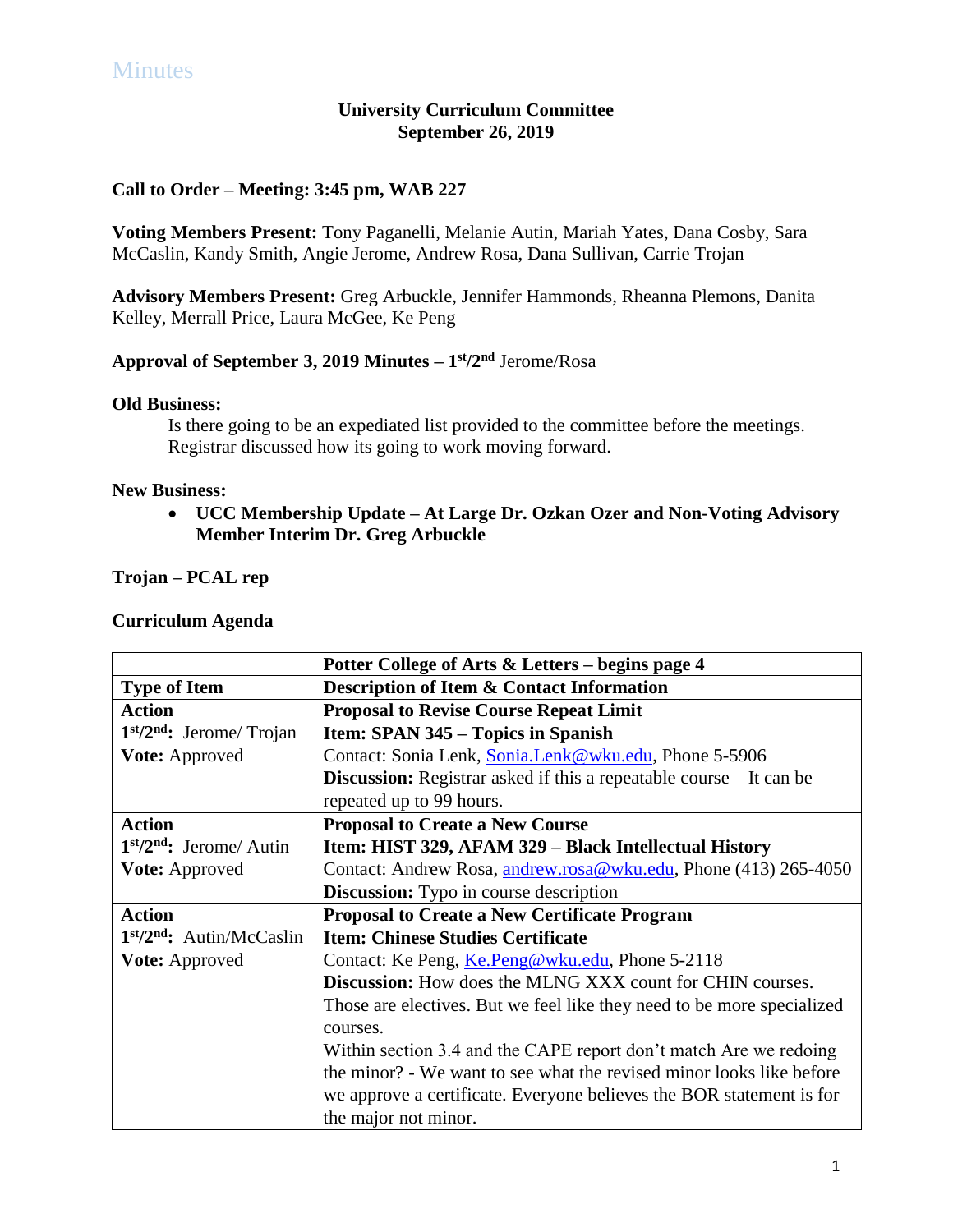|                          | Certificate programs can come through and get approved but it can't<br>be offered until it's been imputed with CPE. |
|--------------------------|---------------------------------------------------------------------------------------------------------------------|
|                          | Friendly Amendment – Section 1.4 & 4 - MLNG $4**$                                                                   |
| <b>Action</b>            | <b>Proposal to Create a New Certificate Program</b>                                                                 |
| $1st/2nd$ : Autin/Trojan | <b>Item: German Studies Certificate</b>                                                                             |
| <b>Vote:</b> Approved    | Contact: Laura McGee, Laura.McGee@wku.edu, Phone 5-5900                                                             |
|                          | <b>Discussion:</b> Same discussion as above                                                                         |
|                          | Friendly Amendment – Section 1.4 & 4 - MLNG $4**$                                                                   |

**Adding expediated courses here:**

**STAT-301 – Course description change**

**EM-221** 

**EM-302**

**INFO 336**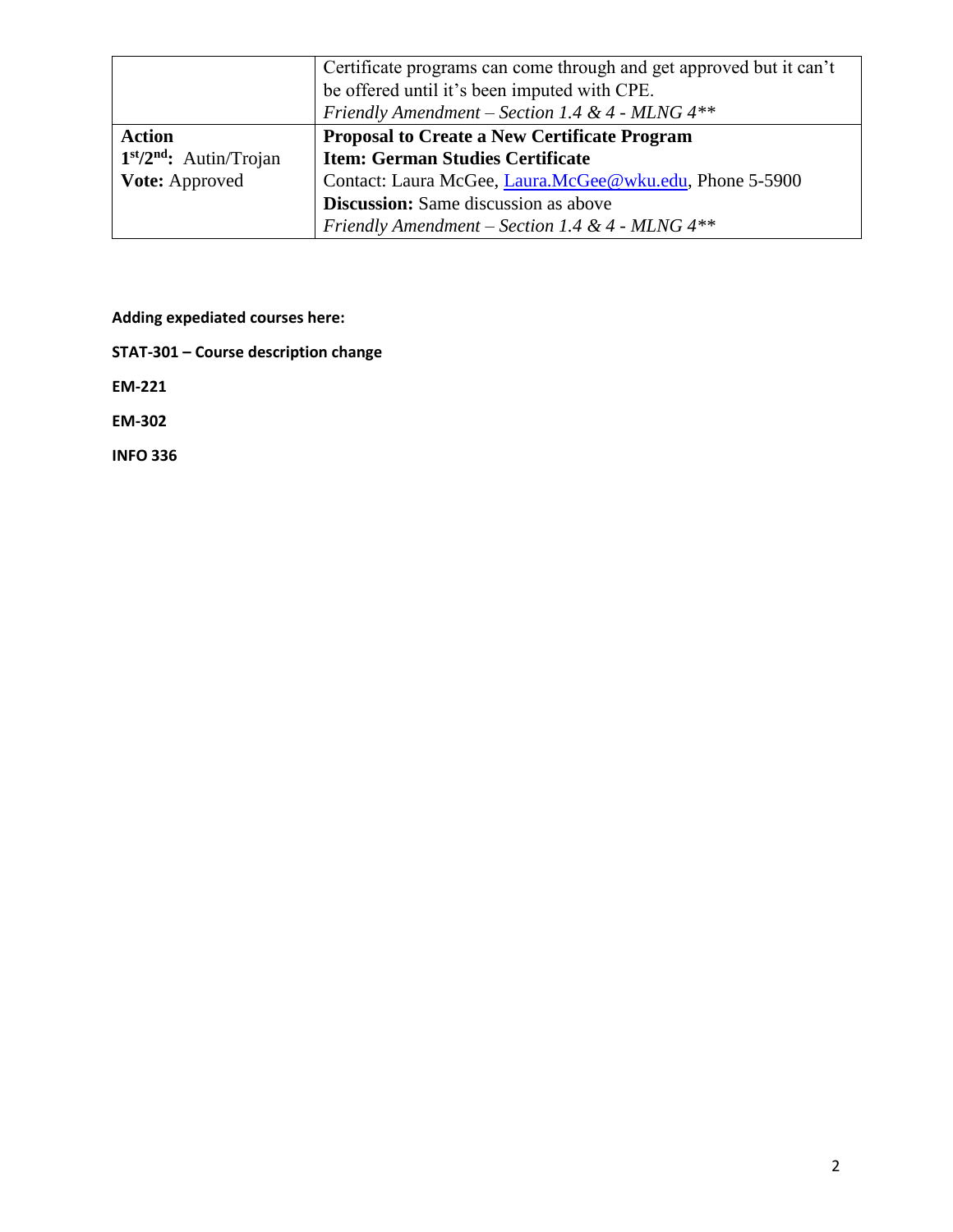|                                                                                          | Ogden College of Science and Engineering - begins page 29                                                                                                                                                                       |
|------------------------------------------------------------------------------------------|---------------------------------------------------------------------------------------------------------------------------------------------------------------------------------------------------------------------------------|
| Type of item                                                                             | Description of Item & Contact Information                                                                                                                                                                                       |
| <b>Information</b>                                                                       | <b>Proposal to Revise Course Prerequisites/Corequisites</b><br>PSYS 451, Psychology of Religion,<br>Contact: Andrew Mienaltowski, Andrew.mienaltowski@wku.edu                                                                   |
| <b>Bundle all Consent Items</b><br>$1st / 2nd$ : Jerome/Cosby<br><b>Discussion:</b> None |                                                                                                                                                                                                                                 |
| Vote: Approved                                                                           |                                                                                                                                                                                                                                 |
| <b>Consent</b>                                                                           | <b>Proposal to Revise a Course Title</b><br>HORT 426, Viticulture, 3 hrs.<br>Contact: Todd William, todd.william@wku.edu, x5969                                                                                                 |
| <b>Consent</b>                                                                           | <b>Proposal to Revise Course Prerequisites</b><br>CE 176, CE Freshman Design, 1 hr.<br>Contact: Jason Wilson, Jason.wilson@wku.edu, x2322                                                                                       |
| <b>Consent</b>                                                                           | <b>Proposal to Revise Course Title</b><br>EM 222, WKU Statics, 3 hrs.<br>Contact: Stacy Wilson, stacy.wilson@wku.edu, x6394                                                                                                     |
| <b>Consent</b>                                                                           | <b>Proposal to Revise Course Title</b><br>EM 303, WKU Mechanics of Deformable Solids, 3 hrs.<br>Contact: Stacy Wilson, stacy.wilson@wku.edu, x6394                                                                              |
| <b>Consent</b>                                                                           | <b>Proposal to Revise Course Title</b><br><b>ENGR 490, Senior Seminar, 2 hrs.</b><br>Contact: Stacy Wilson, stacy.wilson@wku.edu, x6394                                                                                         |
| <b>Consent</b>                                                                           | <b>Proposal to Revise Course Title</b><br><b>ENGR 491, Senior Project, 3 hrs.</b><br>Contact: Stacy Wilson, stacy.wilson@wku.edu, x6394                                                                                         |
| <b>Action</b><br>1st/2nd: Autin/McCaslin<br>Vote: Approved                               | <b>Proposal to Revise Couse Credit Hours</b><br><b>AGMC 371, Agriculture Mechanics, 2 hrs.</b><br>Contact: Thomas Kingery, thomas.kingery@wku.edu, x5966<br><b>Discussion:</b> Are we concerned about what happens with retakes |
| <b>Action</b><br>1st/2nd: McCaslin/<br>Autin<br>Vote: Approved                           | <b>Proposal to Revise Couse Credit Hours</b><br><b>AGMC 372, Agriculture Mechanics Lab, 1 hr.</b><br>Contact: Thomas Kingery, thomas.kingery@wku.edu, x5966<br><b>Discussion: None</b>                                          |
| <b>Action</b><br>$1st/2nd$ : Autin/Cosby<br>Vote: Approved                               | <b>Proposal to Revise a Program</b><br>Ref. 417, Minor in Mathematics, 24 hrs<br>Contact: Tom Richmond, tom.richmond@wku.edu, x6219<br><b>Discussion: None</b>                                                                  |